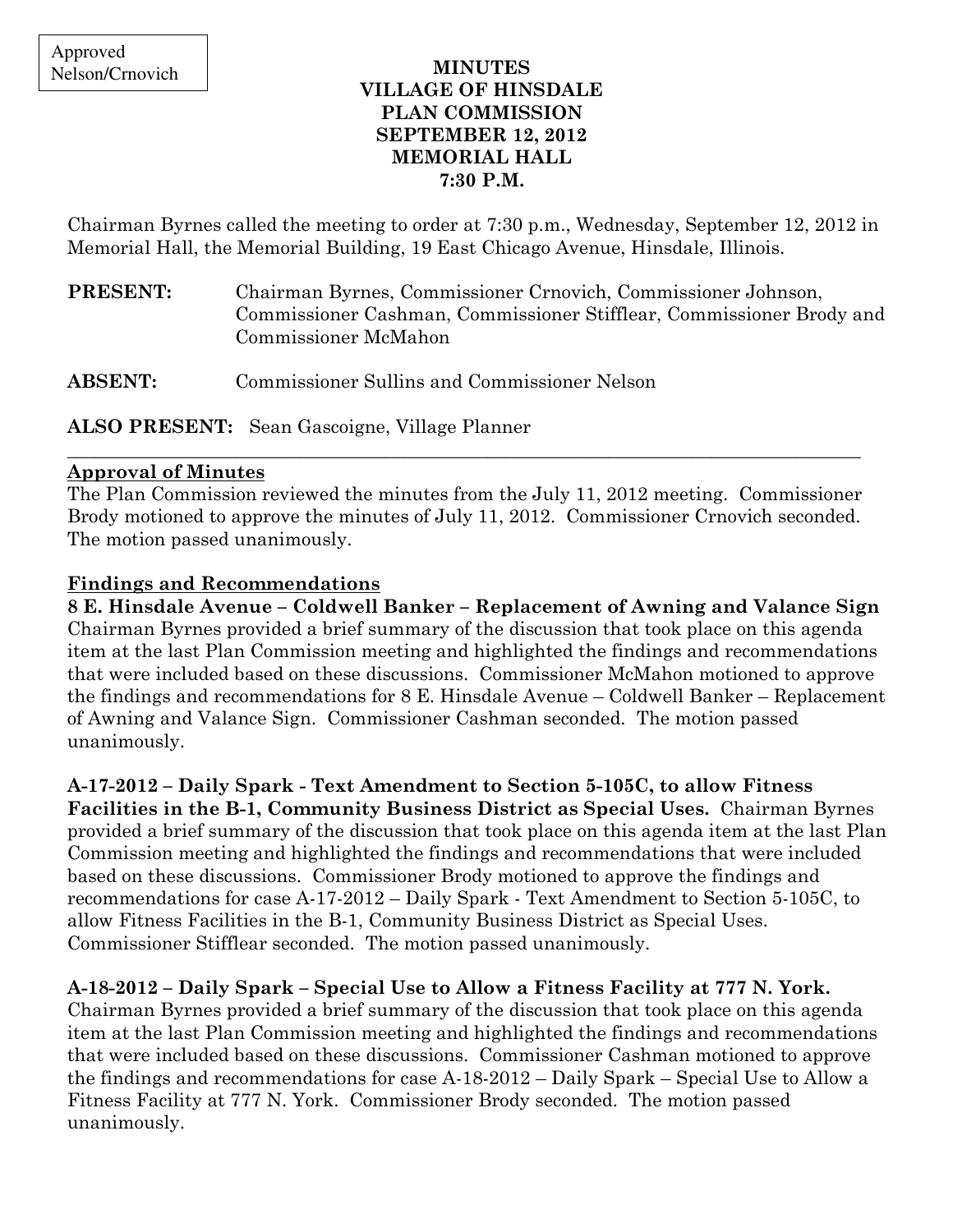**Plan Commission Minutes September12, 2012** 

### Scheduling of Public Hearings

A-25-2012 – Village of Hinsdale – Text Amendment to Section 9-106 as it relates to Political Signage.

Chairman Byrnes stated this public hearing would be scheduled for October 10, 2012.

### A-26-2012 – Village of Hinsdale – Text Amendment to Section 11-604 as it relates to Site Plan Approval.

Chairman Byrnes stated this public hearing would be scheduled for October 10, 2012.

#### Signage

#### 133 E. Ogden – Coldwell Banker – Monument Sign

Chairman Byrnes introduced the case and asked if the applicant was present.

Scott Jacobs from Fast Signs, introduced himself and summarized the request.

General discussion ensued regarding the setback and size of the sign.

The Commission clarified the dimensions and locations of the proposed sign and expressed concerns with the size of the sign and its proximity to the property line.

The applicant indicated they could move the sign back a couple of feet at least.

General discussion ensued regarding recent signage proposals and their size.

Commissioner Stifflear motioned to approve one monument sign at 133 E. Ogden, subject to the applicant increasing the setback from 10'-0", to a minimum of 12'-0". Commissioner Brody seconded. The motion passed unanimously.

#### Exterior Appearance/Site Plan Review

### 620 N. Oak – The Chapel – Site Plan/Exterior Appearance Approval for Parking Lot Improvements.

Chairman Byrnes introduced the case and asked if the applicant was present.

Harold Brewer introduced himself and summarized the request, which included the re-striping of the existing parking lot as a result of a garage that was previously removed.

General discussion ensued regarding the proposal and the location of the new parking spots.

Commissioner Cashman expressed some concerns with existing site plan versus the proposed.

Mr. Brewer clarified where pavement was being removed and added.

General discussion ensued regarding the existing site plan and the changes the applicant was proposing.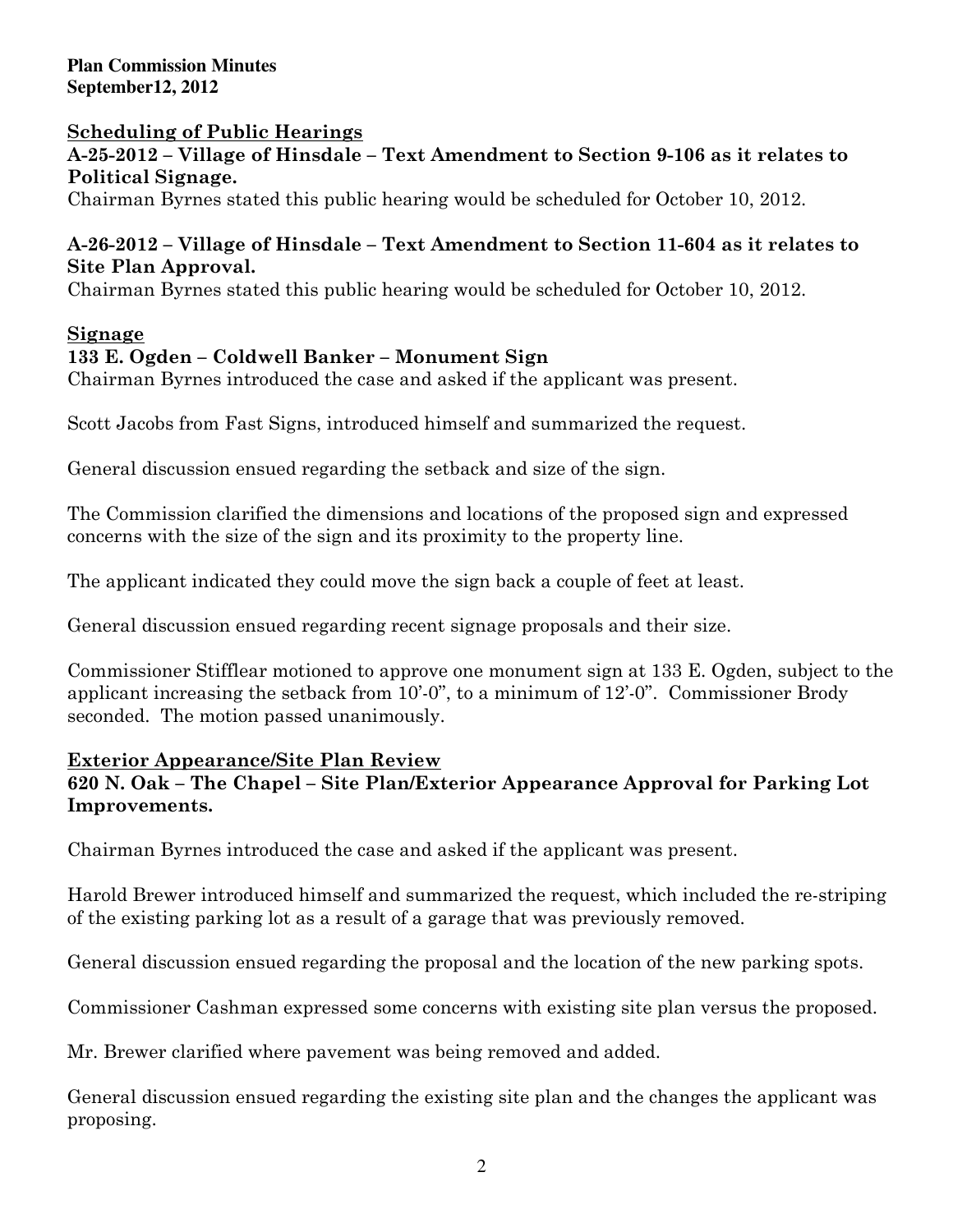#### **Plan Commission Minutes September12, 2012**

Commissioner Cashman expressed additional concerns with landscaping and the parking lot including ADA compliance and how the applicant was obtaining the 6 additional parking spaces. He then questioned the number of islands and trees that would be required in the parking lot.

Mr. Gascoigne indicated one tree for each thirty spaces.

General discussion ensued regarding the changes on the site plan and Commissioner Cashman clarified some additional points regarding existing conditions and the proposed site plan. He expressed some additional concerns with the lack of landscaping in relationship to the amount of parking lot asphalt. He identified his desire to see increased landscaping to improve the appearance for the surrounding neighbors and offered some suggestions.

Commissioner Stifflear supported the suggestions based on the parking lots proximity to residential.

General discussion ensued amongst the Commissioners regarding the applicant's timeline in completing the project and how to proceed with the request. They agreed that in the interest of time and to keep the applicant moving, they would be comfortable sending the request on to the ZPS provided the applicant made the suggested revisions before that meeting. Those revisions included:

- Removal of the west curb cut, to be replaced with sod and additional landscaping to buffer parking spaces.
- General addition of landscaping to the site plan
- Provide a 3'-0" walkway east of the three handicap spaces to allow safe access to the crosswalk and entrance.
- Provide 3" caliper ornamental trees, with landscaping below, on both newly proposed islands south of the angled parking spaces.
- Provide landscaping in the northeast island that accesses the crosswalk, to the extent that it doesn't interfere with the necessary surfaces required to access the crosswalk from the newly requested 3'-0" walkway.
- Update drawing to more adequately identify the pervious surface to be replaced with impervious, on the proposed 90 degree parking spaces.

Commissioner Cashman motioned to disapprove the Site Plan for the parking lot improvements at 620 N. Oak – The Chapel, subject to the revisions stated above. Commissioner Brody seconded. The motion failed and the site plan was approved unanimously.

Commissioner Cashman motioned for the approval of Exterior Appearance for the parking lot improvements at 620 N. Oak – The Chapel, subject to the revisions stated above. Commissioner Brody seconded. The motion passed unanimously.

40 S. Clay – Village Children's Academy – New Fence for Children's Play Area. Chairman Byrnes indicated that the applicant was not able to fulfill the notification requirements and as a result, would be continued to the October meeting.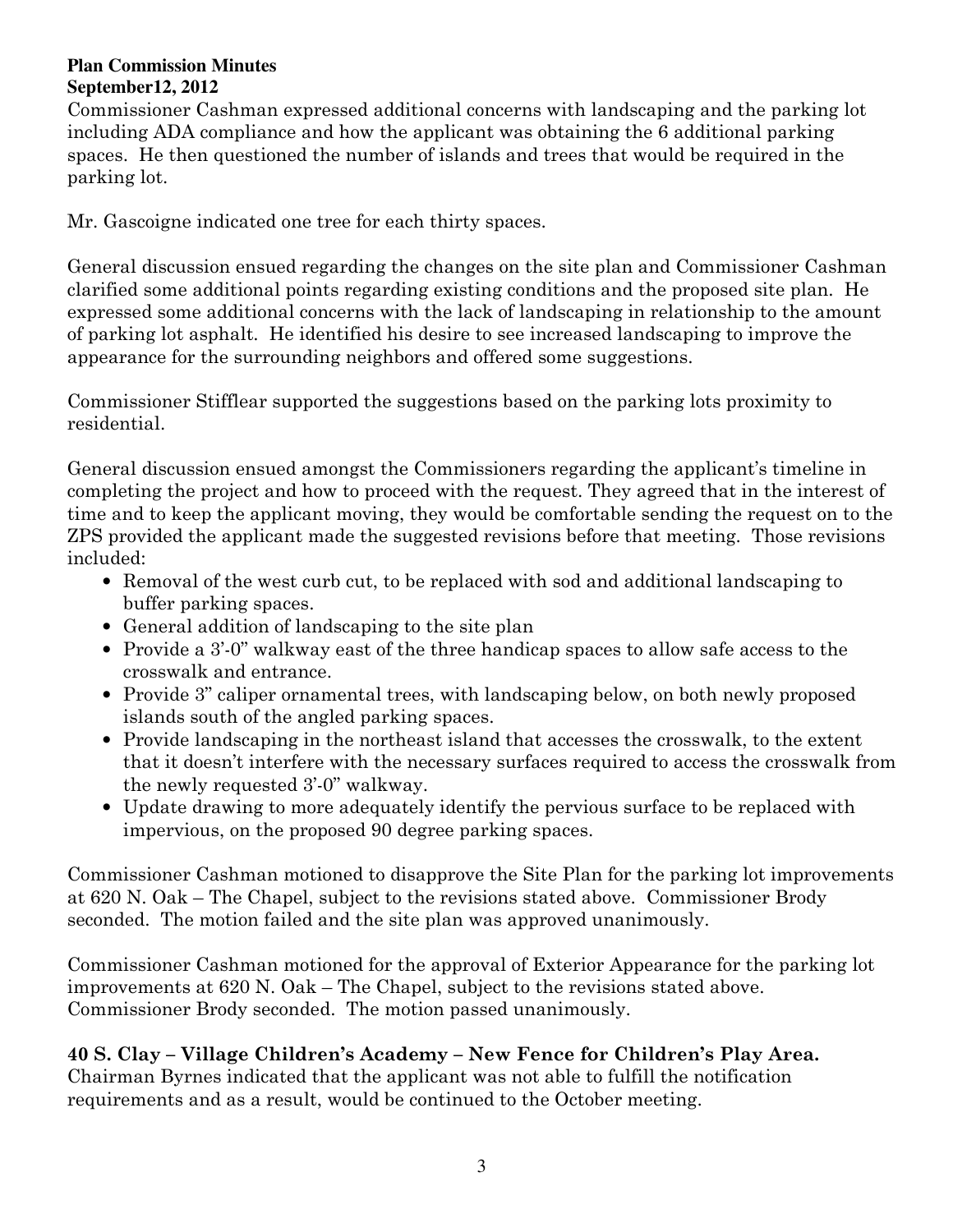#### **Plan Commission Minutes September12, 2012**  29 E. First Street – Cine Restaurant – Two New Awnings with Signage and One New Wall Sign.

Peter Burdi introduced himself and summarized the business plan and his request, which included the re-skinning of two awnings with valance signs, and a new wall sign. He then explained the signage request and how the marquee sign would be illuminated. He also explained that while he was ok with "modern taqueria" in red, he preferred it in black.

General discussion ensued regarding the signage and the Commission agreed that the red looked better. They also questioned the planters on the front of the building and the applicant indicated that it was his intent to remove those so that he could get outdoor seating along the front of the building.

Commissioner Stifflear indicated that they are being faced more and more with signage questions regarding shades of colors and whether they should be considered one color or separate colors as it relates to the code requirement. He expressed interest in getting some clarification from the Trustees, in the form of a text amendment or at least direction, as to how they should interpret this.

Commissioner Brody motioned to disapprove the Site Plan for the facade improvements at 29 E. First Street – Cine Modern Taqueria. Commissioner Cashman seconded. The motion failed and the site plan was approved unanimously.

Commissioner Johnson motioned for the approval of Exterior Appearance for the facade improvements at 29 E. First Street – Cine Modern Taqueria. Commissioner Crnovich seconded. The motion passed unanimously.

Commissioner Johnson motioned for the approval of one wall sign and two valance signs at 29 E. First Street – Cine Modern Taqueria. Commissioner McMahon seconded. The motion passed unanimously.

### Public Hearings

# A-21-2012 – Jennifer McIntyre Grapes - Special Use to Allow a Dance Studio at 414 Chestnut Avenue (Transcript of the following Public Hearing on file.)

Chairman Byrnes opened the public hearing, introduced the case and asked if the applicant was present.

Jennifer McIntyre-Grapes introduced herself and summarized the request, as well as her credentials.

Chairman Byrnes elaborated on the request and the approvals the applicant was seeking.

General discussion ensued regarding the exterior changes to the building, including signage.